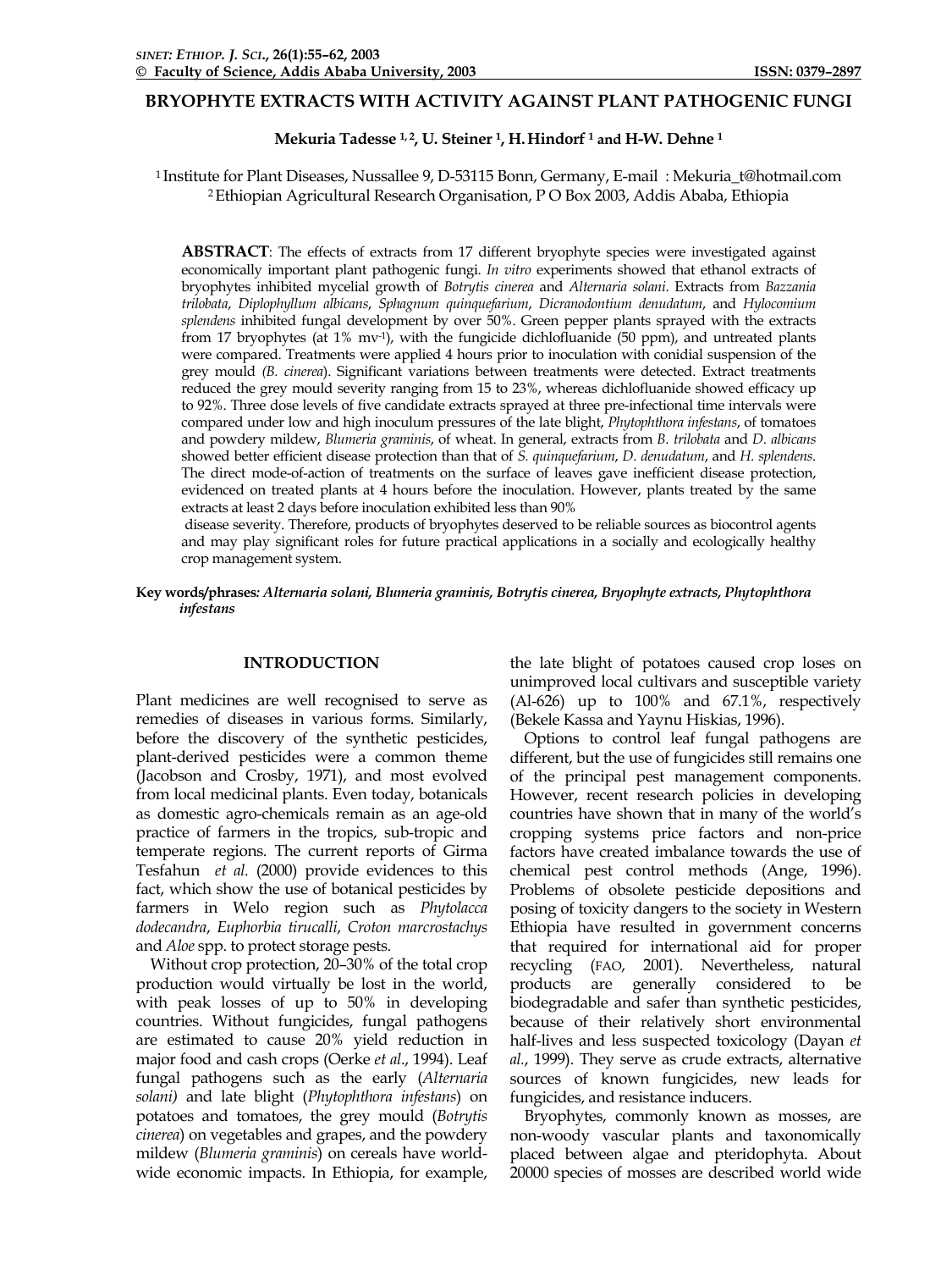and divided into the classes *Anthocerotae* (hornworts), *Hepaticae* (liverworts) and *Musci* (mosses). In Ethiopia, there exist about 290 taxa of mosses (O'Shea, 1997). In the Bale Mountains National Parks, a great diversity of bryophytes was found counting 51 and 118 taxa of *Hepaticae* and *Musci*, respectively (Miehe and Miehe, 1994). Mosses are commonly recognised by a densely grown mat of small plants on cereal hayricks covering roofs of many traditional houses.

 So far, a myriad of phytochemical constituents and medicinal uses of products from bryophytes, especially various secondary metabolites such as derivatives of benzoic acids and cinnamic acids, phenols, terpenoids and flavonoids have been reported (Asakawa and Heidelberger, 1982; Ando and Matsuo, 1984). Bryophytes have been used in the traditional folk medicine in China (Ding, 1980) and North America (Ando and Matsuo, 1984). But there exists until yet little or no practical knowledge how to use such resources to the benefit of crop protection elsewhere in the world.

 Therefore, the focus of this work was to characterise the antifungal activity of extracts from different bryophytes and to select species as sources of active components with high level of *in vitro* and *in vivo* activities against economically important leaf pathogenic fungi.

#### **MATERIALS AND METHODS**

### *Sample collection and identification*

In 1997, samples of 17 bryophyte species, 4 species of *Hepaticae* [*Scapania undulata* (L.) Dum*., Bazzania trilobata* (L.) S.F. Gray*, Pellia epiphylla* (L.) Corda and *Diplophyllum albicans* (L.) Dum.] and 13 species of *Musci* [*Hylocomium splendens* (Hedw.) B.S.G.*, Bryum pseudotriquetrum* (Hedw.) Schwaeger*, Philonotis fontana* (Hedw.) Brid., *Sanionia uncinata (*Hedw.) Loeske, *Mnium hornum* Hedw., *M. undulatum* Hedw., *M. affine* Funk*, Plagiothecium undulatum (*Hedw.) B.S.G., *Dicranodontium denudatum* (Brid.) Britt*., Sphagnum quinquefarium*  (Braithw.) Warnst*., Rhytidiadelphus loreus* (Hedw.) Warnst., *Polytrichum commune* Hedw*.* and *Dicranum scoparium* Hedw.] were collected in the Vosges Mountains, France, surroundings of Cascade due Gehard near Le Val d´ Ajol on granite and sandstone rocks at 400 m a.s.l. The taxonomic identification of individual species was covered by Frahm according to Frahm and Frey (1992). Samples were kept in drying chamber for 3 to 5 days at 60°C and cleaned from undesired materials and natural mixture of species.

### *Preparation of moss extracts*

 Ten g dry-weight of each sample, both the rhizoid and green herbal parts, was finely pulverised with a coffee grinder. Pulverised samples were add-mixed with 250 ml ethanol (70%) in 500 ml Erlenmeyerflasks and extracted under reflux condition in a magnetic stir and warm-water-bath at 60°C for duration of 2 hours. The supernatants and pellets were separated by hydraulic vacuum filtration after adopting methods of Kurt (1997). The filtrates were stored at 4°C until further experimental needs.

 Quantification of a concentration of each plant extract was determined as the percentage of the ratio of dry weights (m) of each sample in relation to the amount of extraction solvents (v) (Friedland, 1997). By adopting and modifying this method, an amount of required volume  $(V_n)$  of a sample extract for assay (ml) was determined as,

### $V_n = (C x V_N) / D_f$

where:  $C =$  preferred concentration of an extract for bioassays (%); $V_N$  = a stock volume of a sample extract (250 ml); and  $D_f = a$  constant for dilution factor that we employed  $D_f = 10$ .

### *Plant pathogenic fungi*

 Isolates of *Botrytis cinerea* Pers. ex. Fr., *Alternaria solani* (Ellis et Martin) Sorauer, *Phytophthora infestans* (Mont.) de Bary and *Blumeria graminis* DC. f. sp. *tritici* (Em.) Marchal were used in *in vitro* or *in vivo* bioassays. Culturing and maintenance of the former two fungi were performed on Potato-Dextrose-Agar (PDA) (39 g medium in 1000 ml aqua dest.) at 20± 5°C. *P. infestans* was cultured on vegetable juice-calcium carbonate agar (200 ml V<sub>8</sub>) juice; 3 g CaCO3; 16 g agar; 800 ml aqua dest.) and maintained at 18°C in the dark. The pathogen *B. graminis* was maintained on susceptible wheat plants 'Kanzler' under glasshouse conditions.

### *Cultivation of plants*

 Green pepper, *Capsicum annuum* L. cv. 'Yolo Wonder B*'*; tomato, *Lycopersicon esculentum* (L.) Farw. cv. 'Rheinlands Ruhm'; wheat, *Triticum aestivum* L. cv. 'Kanzler' and 'Toronto' were the selected host plants to serve as assay indicator for antifungal activity of moss extracts. The plants were grown in commercial potting soil in plastic pots (φ 10 cm). Seeds of tomato and green pepper were sown in pots and kept on benches in a glasshouse equipped with an automatic water supply to enhance seed emergence. One week after sowing, seedlings were thinned and transplanted for growing as single plants per pot. Seedlings of wheat were obtained by sowing 10 to 15 seeds per pot. All plants were cultivated at the following growth conditions in the glasshouse: 16 hours light period (approx. 7000 lx), 60 to 80% relative humidity,  $20 \pm 2$ °C, irrigation twice per day and 2% weekly supply of a nutrient solution.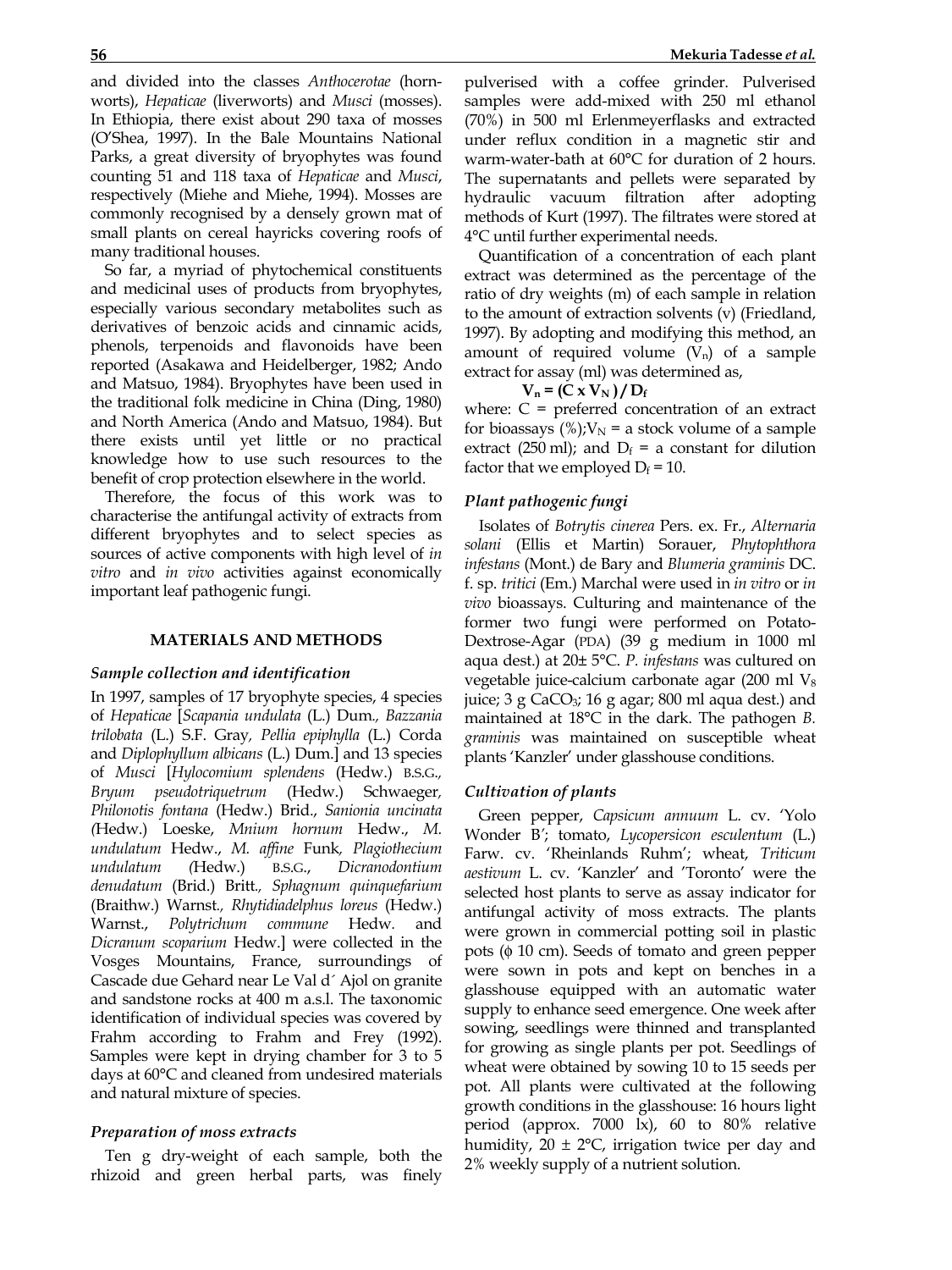### *Mycelium growth inhibition assay*

The effects of ethanolic extracts from 17 moss species on mycelial growth of *B. cinerea* and *A. solani* were tested. Each moss extract at concentrations of 0.05 and 0.1% m v-1**,** and selected extract additionally at  $0.5\%$  m  $v<sup>-1</sup>$ , was applied to the growing media (PDA) in petri-dishes, on which agar discs with one-week-old mycelium of the fungi were placed and incubated at room temperature. As controls served untreated or with 70% ethanol treated agar plates. All treatments were replicated five times in completely randomised design and the experiments with each fungus were conducted two times. Mycelial growth inhibition activity of each test substances was measured as radial growth (cm) of the test fungi starting 2 days up to 15 days after culture inoculation. Visual observations for any change in culture characteristics of the test fungi were also considered.

#### *Screening for plant protection activity*

Preliminary screening of bryophyte extracts was carried out in *B. cinerea*/green pepper pathosytems. Three weeks old green pepper plants protectively sprayed with the ethanolic extracts from 17 moss species, each at  $1\%$  mv<sup>-1</sup> (in distilled water containing 0.0125% Tween 20 as surfactant), with the fungicide dichlofluanide (50 ppm), and untreated plants were compared. Treatments were applied 4 hours before inoculation with the pathogen. Every treatment was replicated four times in a completely randomised design. Inoculation with *B. cinerea* took place by spraying a conidial suspension counting  $1x$   $10<sup>6</sup>$  conidia ml<sup>-1</sup>. Inoculated plants were incubated in a moisture chamber at  $20 \pm 5^{\circ}$ C and 95% relative humidity for 48 hours. Disease severity was visually estimated as percentage of infected leaf area in relation to total healthy tissues of sampled leaves. Totally, 4 leaves per plant counting from bottom to top and 16 leaves per treatment were assessed. The mean grey mould severity data per replication was calculated to each treatment for further statistical analysis and efficacy computation.

#### *Determination of mode-of-action*

*P. infestans* on tomato and *B. graminis* on wheat were the selected pathosystems to determine the mode-of-action of the bryophyte extracts. Five candidate extracts (*B. trilobata*, *D. albicans*, *S. quinquefarium*, *H. splendens* and *D. denudatum*), each at three dose levels  $(0.1, 0.5, 1.0\%$  m v<sup>-1</sup>), and at three pre-infectional spray time intervals (4 hours, 2 and 5 days) were studied. The experiments were conducted first by using low inoculum density of each pathosystem, then repeated by using high inoculum density of the indicated pathosystem.

Untreated plants were accommodated to compare efficacy of test preparations. Each treatment was replicated four times in a Block Balanced Design (BBD). A four-weeks old tomato plant bearing four fully matured leaves was considered as single replication, whereas 10 to 15 wheat seedlings at two unfold leaf stages per pot were taken as a replication.

The low and high inoculum densities of *P. infestans* were achieved by 3×104 and 8×104 zoospores ml-1, respectively. Well-developed and sporulating cultures of *P. infestans* were utilised as inoculum sources, the biomass harvested as suspension in distilled water and subjected for separation of the mycelium and sporangia by filtration through a double-layered muslin-cloth on a glass funnel. Suspension of sporangia was kept at 4°C for 4 hours to induce the release of zoospores. The density of zoospores was microscopically adjusted according to the specific need of an experiment. A total of 12 pots (12 severely infected plants/pot) for low inoculum density and 24 pots (10 severely infected plants/pot) for high inoculum density were employed to create infection gradients of powdery mildew of wheat.

 The *P. infestans*/tomato pathosystem was incubated in a moisture chamber at  $20 \pm 5^{\circ}$ C and 95% relative humidity for 64 hours and that of the *B. graminis*/wheat pathosystem for 9 to 10 days in a glasshouse. Disease severity of the late blight and mildew severity was visually quantified by rating a percentage of infected leaf area in relation to total healthy tissues of sampled leaves. Totally, four leaves of tomatoes (each bearing 12 leaflets per replication and 48 leaflets per treatment) were sampled for gathering of data. The severity of powdery mildew of wheat was rated on 5 primary leaves per replication and 20 leaves per treatment. The mean disease severity per replication was calculated to carry out statistical analysis and efficacy determination.

### *Efficacy computation and statistical analysis*

Mycelial growth inhibition activity of each test substance was measured *in vitro* based on radial growth (cm) of the test fungi. *In vivo* antifungal activities of bryophyte extracts were measured based on disease severity ratings. Mean values were subjected to computation of inhibition or efficacy responses by adopting the method of Abbott (1925).

# **Inhibition** (%) = 100  $[(U_t - T_t)/U_t]$

where:  $U_t$  =mean value for untreated control and  $T_r$  = mean value for treated with moss extracts.

The percentage of all disease data (*in vivo*) were subjected to logarithmic transformation to affirm the basic assumptions during the statistical variance analysis. Thereafter, the analysis of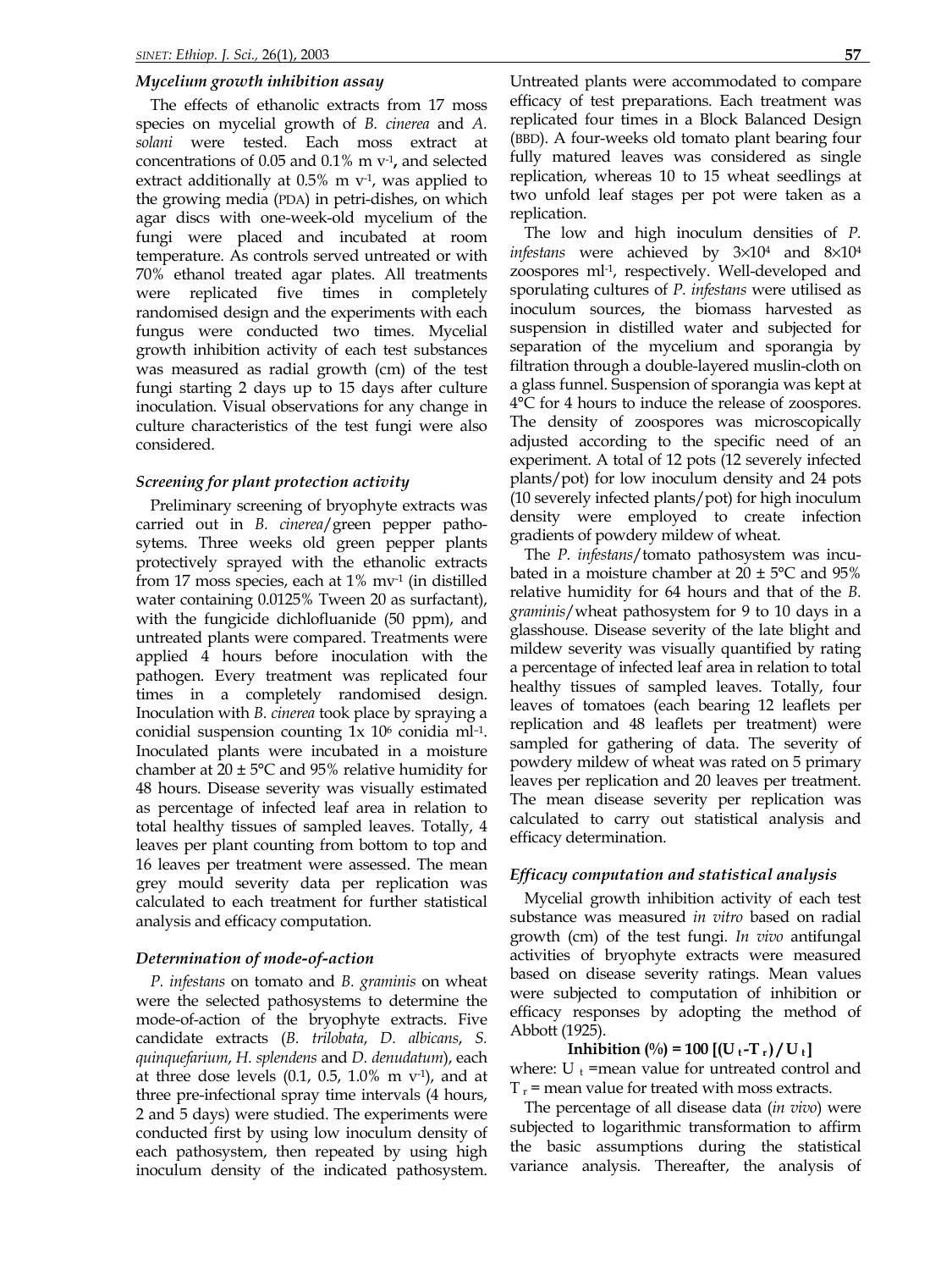variance and multiple separation of means (t-test and Tukey-test,  $\alpha$ <0.05, p<0.05) were determined by using Sigma Stat, Jandel Scientific Inc. (SPSS, Version 2, 1997, USA).

### **RESULTS**

# *Inhibition of mycelial growth of* **Botrytis cinerea**  *and* **Alternaria solani**

The screening of the ethanol extracts from 17 different bryophytes against mycelial growth of the tested fungal organisms showed significant differences between moss extracts. Highly significant differences between the moss extracts and untreated checks occurred. At 0.05 and 0.1% m v-1 the inhibition of radial mycelium growth for *B. cinerea* and *A. solani* ranged from 0–25%, 25–50%, and more than 50%. More than half of the tested substances showed low efficacy in the range of 0- 25% inhibition of mycelial growth of *B. cinerea* and *A. solani*. Among these were extracts from *B. pseudotriquetrum*, *M. affine, S. uncinata* and *S. undulata* against *B. cinerea.* Similarly, weak performances were observed from extracts of *S. undulata*, *M. undulata*, and *P. epiphylla* against *A. solani* (Fig. 1).



**Fig. 1. Mycelium growth inhibitory activity of ethanolic extracts from different bryophytes at 0.1% mv -1 against** *Botrytis cinerea* **and** *Alternaria solani***.** Mean values denoted by identical lower case letter (s) are not significantly different from each others for each tested fungi. $(\alpha)$  $= 0.05$ ; p $\le 0.001$ ).

 Extracts from *R. loreus*, *P. epiphylla*, *P. commune*, and *M.undulatum* exhibited moderate ranges of 25– 50% antifungal activities against *B. cinerea*. However, a higher level of mycelial growth inhibitory activity of moss extracts (>50%) was observed by applying extracts from *B. trilobata, D. albicans, H. splendens, D. denudatum* and *S. quinquefarium* against *B. cinerea*. Extracts from the former three species were also among the products inhibiting the growth of *A. solani*. A strong positive correlation between the concentration of substances and their antifungal activities was detected. This is illustrated in Figure 2, showing

dose-dependent inhibitory activities of the extract from the leafy liverwort *B. trilobata***.** The mycelial growth inhibitory effects of those substances were distinctly accompanied by some morphological changes of the tested fungi such as deformation of mycelial growth and reduction in conidia production and sclerotia formation of *B. cinerea*  (Fig. 3).



**Fig. 2: Mycelium growth of** *Alternaria solani* **on PDA amended with extract from** *Bazzania trilobata* **at concentrations of 0.5 (A), 0.1 (B) and 0.05% m v-1 (C).** 



**Fig. 3. Mycelium growth of** *Botrytis cinerea* **on PDA** amended with 0.5% m v<sup>-1</sup> extracts from the liver**worts** *Diplophyllum albicans* **and** *Bazzania trilobata.*

## *Plant protection activity against* **Botrytis cinerea**

The screening of ethanolic extracts from 17 bryophytes as potential sources of active substances for protective application against infection with *B. cinerea* on green pepper demonstrated significant variations between the various treatments. The efficiency of the extracts in reducing grey mould disease reached up to 23%. Only extracts from *D. denudatum*, *D. albicans*, *R. loreus*, *S. quinquefarium* and *B. trilobata* caused significant reduction of grey mould (15 to 23%) as compared to untreated plants. Significantly higher degrees of efficiency (92%) were recorded following application of the fungicide dichlofluanid at 50 ppm.

Active constituents from leafy liverworts exhibited significantly superior effectiveness in reduction of foliage damages of test plants. This was manifested by high level of efficacy in both tested pathosystems and their inoculum densities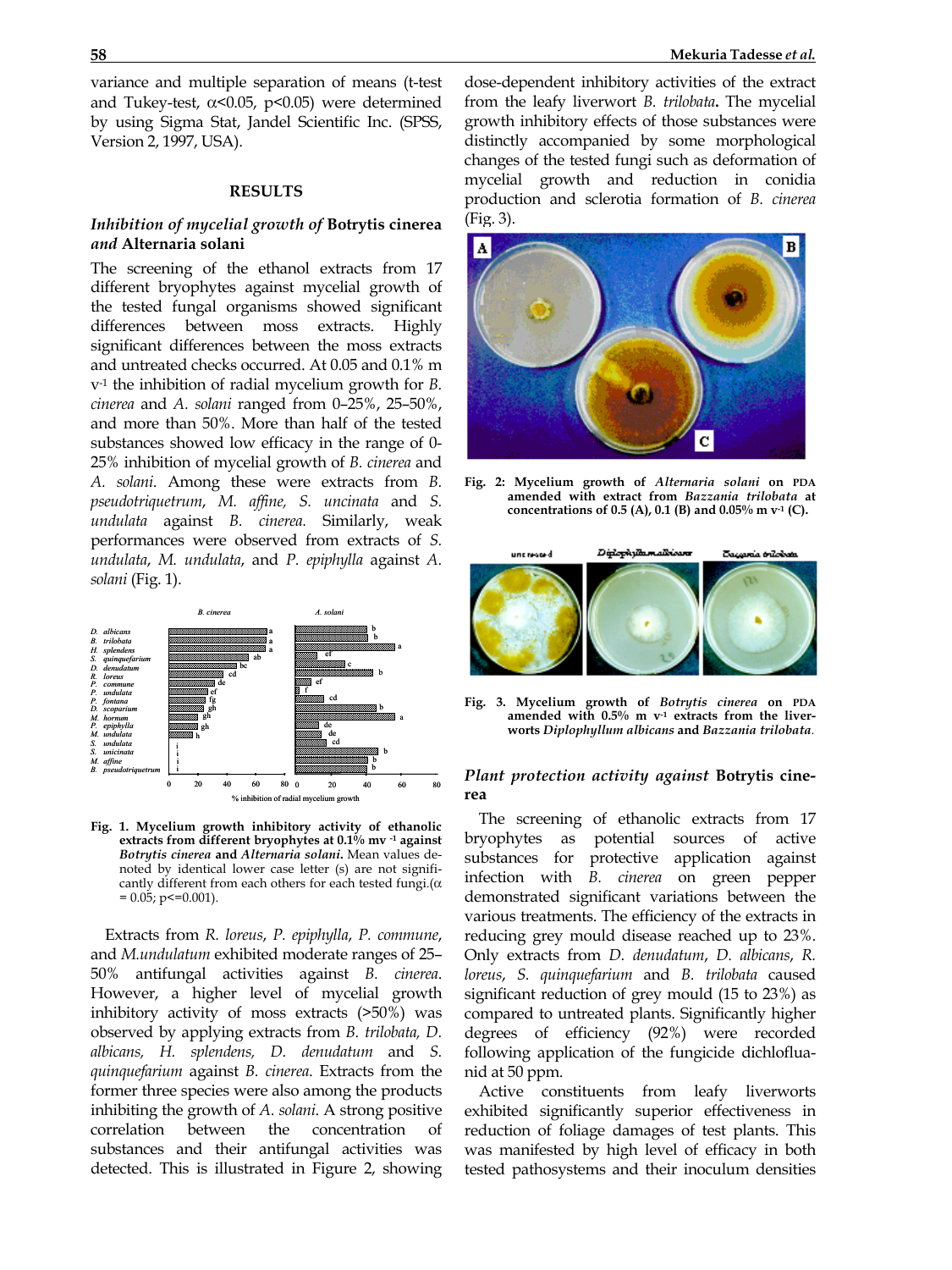(Figs 4a and b). On average, the protective application of the *Bazzania* and *Diplophyllum* extracts reduced the disease severity of late blight of tomatoes and powdery mildew of wheat by more than 65%.



**Fig.4a. Antifungal activity of the moss extracts against** *Phytophthora infestans* **on tomatoes in dependence of inoculum density.** Same letters indicate no significant differences according to the Tukey-test, LSD  $\alpha$   $_{0.05}$  = 3.2%, C.V. =8.5 % (for low inoculum density) and LSD  $α_{0.05} = 1.7 %$ , C.V.= 4.8 % (for high inoculum density) P<0.001.



**Fig.4b. Antifungal activity of the moss extracts against** *Blumeria graminis* **on wheat in dependence of inoculum density.** Same letters indicate no significant differences according to the Tukey-test LSD  $\alpha_{0.05}$ =2.5%, C.V. =7.5% (for low inoculum density) and LSD  $\alpha_{0.05}$ =1.8%, C.V. =4.5% (for high inoculum density) P<0.001.

Products from mosses (*S. quinquefarium, D. denudatum*, and *H. splendens*) resulted in inconsistent efficacy responses. The highest percentages of disease protective activity (>44%) of products from these mosses were attained in experiments conducted only at low inoculum density of *P. infestans* on tomatoes (Fig. 4a). Such spectrum of disease protective activities of the mosses was slightly be better expressed against infection density of *B. graminis* on wheat plants (Fig. 4b).

### *Plant protection activity in dependence of application intervals*

The efficacy of moss extract sources (MES) in relation to the application intervals (T) for the hostpathogen-relationship models of *P. infestans* / tomatoes and *B. graminis* / wheat are shown in

Figs 5a and 5b. In all investigations, the scope of disease suppressive natures of moss extracts indicated two types of mode-of-action, namely direct protective and indirect activities of substances.



**Fig. 5a. Effects of selected extracts from bryophytes (0.5% m/v) in dependence of pre-inoculation application intervals against low and high inoculum densities of**  *Phytophthora infestans* **on tomatoes.** Interactions MES  $X T$ , LSD  $\alpha$  0.05 = 4.1%, C.V. = 4.1% (low inoculum density) and LSD  $\alpha$  0.05 = 2.1 %, C.V. = 5.8 % (high inoculum density), P<=0.001.



**Fig. 5b. Effects of selected extracts from bryophytes (0.5% m/v) in dependence of pre-inoculation application intervals against low and high inoculum densities of**  *Blumeria graminis* **on wheat.** Interactions MES X T, LSD  $\alpha$  0.05 =3.1 %, C.V.=9.1% (low inoculum density) and LSD  $\alpha$  0.05 = 2.0%, C.V.=5.0% (high inoculum density), P<=0.001.

The direct mode-of-action of the extracts was demonstrated by the efficiency in reduction of infection rate of the pathogens when plant treatments were applied 4 hours before inoculation. Such direct protective nature of substances appeared to be moderately higher against infection severity of powdery mildew of wheat than that of late blight of tomatoes. An exception was the higher efficacy level (>80%) of extracts from *S. quinquefarium* in restraining infection severity in the experiment using low inoculum density of late blight on tomatoes. Application of extracts from all five tested bryophytes at least two days before inoculation with the challenge pathogens on the host plants depicted significantly effective and more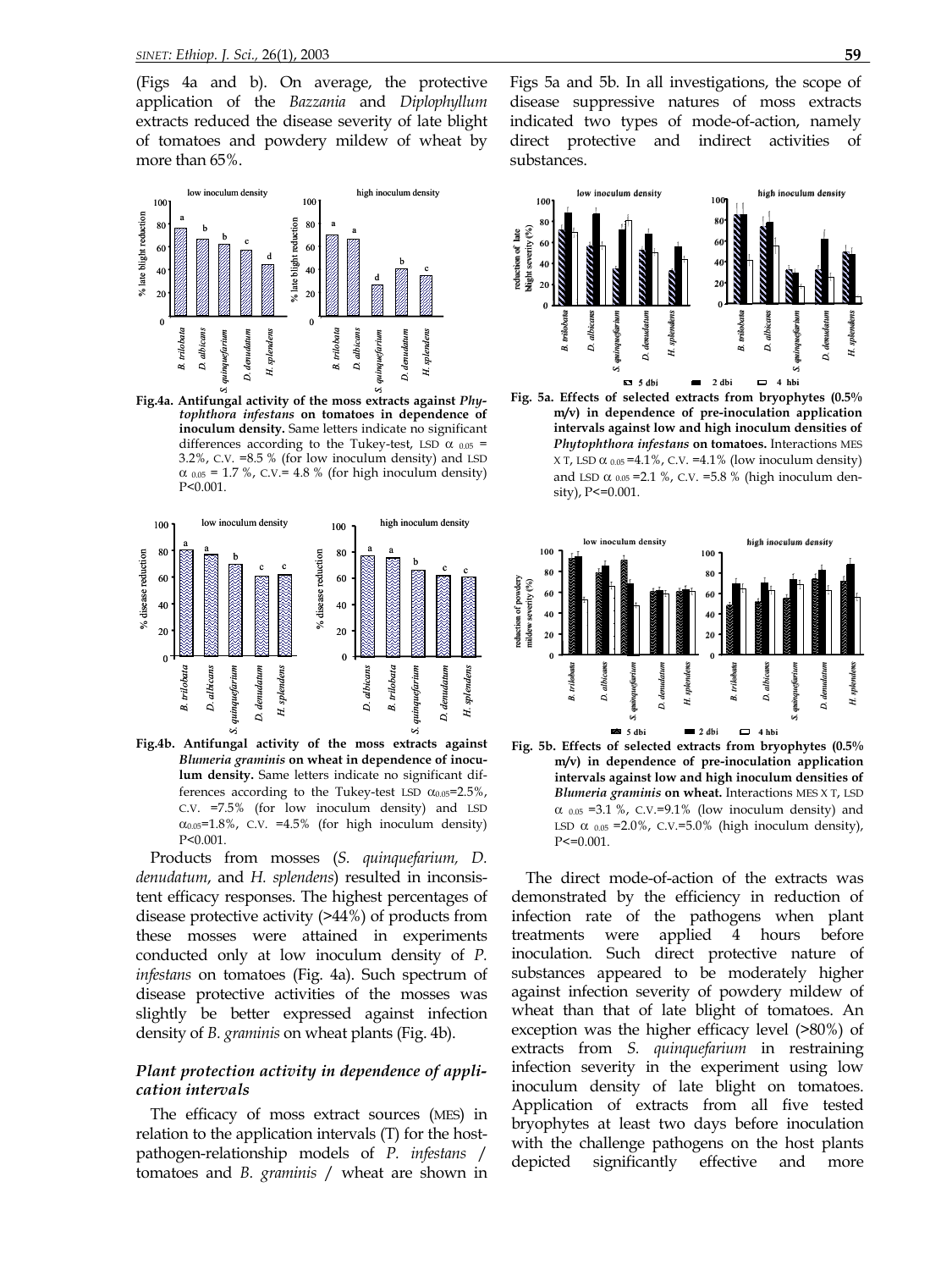pronounced disease protective activities than the immediate application of substances 4 hours before inoculation. Again the deviation was only the higher indirect efficacy ( $>85\%$ ) levels of extract from *S. quinquefarium* against the low inoculum density of powdery mildew of wheat applied 5 days prior to inoculation.

Extracts from the leafy liverworts showed a persistent and high level of efficacy, raising up to 85% against infection gradients of *P. infestans* on tomatoes and up to 95% against low inoculum density of *B. graminis* on wheat. The interval between applications and inoculations significantly influenced the effectivity and the indirect mode-ofactions of the extracts.

Analysis of data for the possible interrelationships between application dosages and efficacy response of tested substances produced variable results according to spray intervals of extracts. Higher amounts of substances caused statistically increased efficiency levels on late blight and powdery mildew, when the test plants were treated with the product only 4 hours before inoculation. The application of extracts from the two liverworts at 2 and 5 days before the challenge inoculation did not express any significant varied dose-dependant efficacy response. The application of lower amounts (0.1% mv -1) of the liverwort extracts at 2 days before inoculation rather displayed an improved efficacy response from 30 to 60% in contrast to the application of the same dose level at 4 hours before inoculation with the pathogens. The reaction of treated tomato plants against infection of *P. infestans* was shown, fore instance (Fig. 6), by exhibiting low numbers of brown, necrotic and tiny lesions on inoculated leaves after initial penetration and tissue colonisation of the fungus to the host. These observations may indicate certain stimulatory activities of liverwort extracts to host factors in producing internal resistance against infection mechanisms of both late blight of tomatoes and powdery mildew of wheat.

#### **DISCUSSION AND CONCLUSION**

The results indicate that bryophytes contain biologically active substances against a wide range of plant pathogenic fungi. *In vitro* antifungal activities are described, especially in the fields of human medicine (Flowers, 1957; Ding; 1980; Asakawa and Heidelberger, 1982; Ando and Matsuo, 1984). McCleary and Walkington (1966) studied ethanol extracts of 50 different moss species against the micro-organisms *Gaffkya tetragena* and *Staphylococcus aureus* and detected effective extracts from bryophytes such as *Dicranum fuscescens, Hylocomium proliferum,* and

*Sphagnum cuspidatum.* In our experiments, extracts from *B. trilobata*, *D. albicans, S. quinquefarium*, *D. denudatum* and *H. splendens* inhibited the mycelial growth of *B. cinerea* and *A. solani* more efficiently than extracts from the other tested species of bryophytes. Finding of such variability between extract sources implies, that there exist chances to select the better antifungal sources for further developmental works. The attributed variations may be resolved by searching for an appropriate extraction procedures for each species.



**Fig. 6: Symptoms of late blight (***Phytophthora infestans***) after treatment with** *Diplophyllum albicans* **extracts**   $(A = 5$  days,  $B = 2$  days,  $C = 4$  hours before inoculation, and  $\dot{\mathbf{D}}$  = untreated control).

*In vivo* screening demonstrated the plant protection activity of ethanol extracts in some of 17 different bryophytes applied 4 hours before inoculation against grey mould of green pepper. This result was in contrast to the high *in vitro* antifungal activity observed against *B. cinerea*. However, the low *in vivo* efficacy level of the extracts might be evolved from very high inoculum density of the pathogen with a 25 ml spore suspension (1×10<sup>6</sup> conidia ml<sup>-1</sup>) per leaf. Secondly, the test preparation might have not a direct, but a more indirect antifungal effect, that usually needs an adequate time gap between the application of products and inoculation of the pathogen to the host.

Results of further different *in vivo* experiments by using multifactorial pre-inoculation application intervals with extracts from the five bryophytes *Bazzania trilobata*, *Diplophyllum albicans*, *Sphagnum quinquefarium*, *Dicranodontium denudatum*, and *Hylocomium splendens* exposed two types of modeof-action, namely direct and indirect types of disease protection. Such types of mode-of-action and significant variations between antifungal activities might be attributed to the quantitative and qualitative differences in active constituents between the various moss extract sources.

Up to date it seems that there exists a lack of research information in supporting *in vivo* disease protective activities of moss extracts in crop protection. In contrast, different authors reported of direct protective activities of extracts from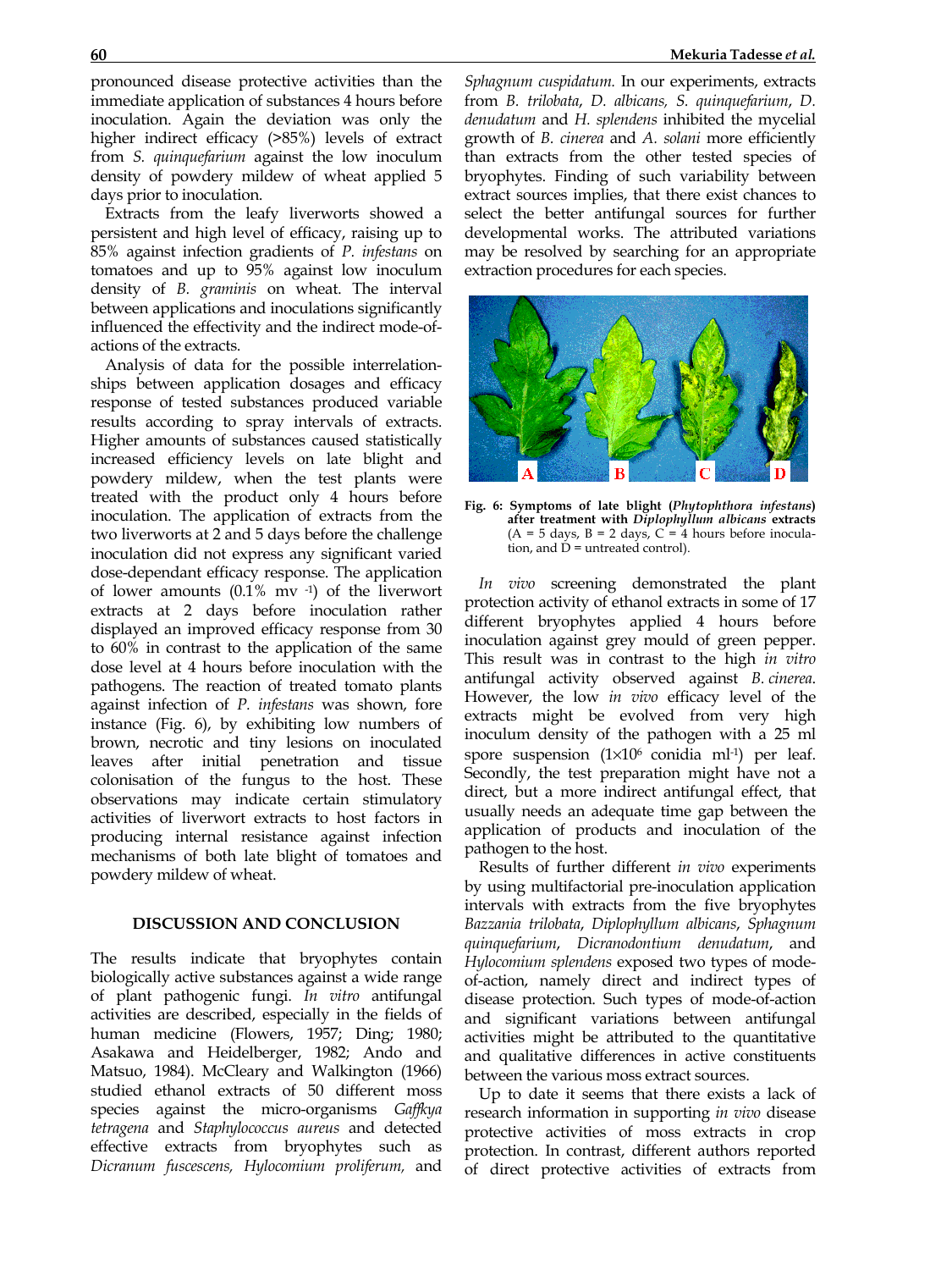higher plants (Frank and Michael, 1977; Blaeser *et al*., 1998). *In vivo* antifungal activities of moss extracts reported by Mekuria *et al.* (1998; 1999) agreed with comparable effectiveness of extracts from higher plants.

All tested extracts showed high level of efficacy for application intervals of at least two days before inoculation with the pathogens, it means there existed indirect or systemic mode-of-action. The indirect mode-of-action of substances varied significantly between extract sources and inoculum density of the tested pathosystems. Such effects are supposed to be evolved from interactions between host factors and pre-disposed extract agents as criteria of additive and synergistic activity of chemical compounds. This can, probably, indicate an activation of host defence mechanisms to impair infection of *P. infestans* (Stierl *et al*., 1996).

There was an apparent reaction of susceptible host plants expressing symptoms and collapsing before further growth and tissue colonisation with the tested pathogens after initial infection into the host tissue, as compared to the initial infection and further tissue colonisation of late blight of tomatoes on untreated plants. Besides, the late blight and powdery mildew pathogens naturally proceed entirely different mechanisms of infection, establishment, invasion and cellular localisation of their host for effective disease development. Their cell walls are also composed of different types of molecular polymers. Effective control of both pathosystems using liverwort extracts and allowing optimum preinfectional application intervals denotes, that those facts greatly resemble the characteristics of induced resistance reactions described to crop plants (Steiner and Schönbeck, 1997).

In our studies, active components of the extracts from *B. trilobata* and *D. albicans* attained the opportunity to detect local and systemic protective efficiency to restrain infection severity and development of *P. infestans* on tomatoes (Mekuria Tadesse *et al*., 1999). The current progresses in research also indicate that active components of liverworts are localised in lysosome-like-organelles (LLOs) of *B. trilobata* (Mekuria Tadesse *et al*., 2002) which consists of hydrolytic enzymes. LLOs are known to contain more than 40 different types of enzymes like lipase, phosphatase, acid hydrolase, protease, RNAse, DNAse, esterase, cytochrome oxidase, ethanol dehydrogenase, etc. (Matile, 1969; Bainton, 1981; Larcher, 1995). Chitinase enzymes are recognised as a signal protein for resistance induction in crop plants (Orlando and Guillemond, 1994), a component of inducible defences of plants showing direct antifungal activities (Susan et al., 1988). These enzymes have different classes which vary in structure, cellular location and enzymatic activities, and, their synthesis are regulated by

developmental stimuli, exogenous hormones, and pathogenic infection (Payne *et al*., 1990; Broglie and Broglie, 1993). Likewise, research findings indicated that the application of ethanol extracts from the medicinal plant *Reynoutria sachalinensis* on cucumbers increased the activation of chitinase, β1,3-glucanase, polyphenol-oxidase, phenylalaninammoniumlyase and peroxidase to impair systemically infection severity of powdery mildew (Herger *et al*., 1988; Schneider *et al*., 1990).

The differences between species of *Hepaticae* and *Musci* in potentials and degrees of inhibition of biological activities in tested fungi imply the existence of diverse sources of crop protection substances, though extracts from *B. trilobata* and *D. albicans* shared mostly similar types of mode-ofaction. In general, the crude extracts or active components of bryophytes, such as from *B. trilobata*, deserved to be tangible sources as biotic crop protection agents and may play significant roles for future practical applications in a socially and ecologically healthy crops management system. Thus, it would be empirically advisable for advancement of the current findings and further proper exploration of the biodiversity of bryophytes, particularly in a country like Ethiopia where there exist enormous taxa at alarming rates of extinction due to deforestation and habitat degradation.

#### **ACKNOWLEDGEMENTS**

Thanks are forwarded to Prof. Dr. J.P. Frahm (Institute for Systematic Botany, University of Bonn) for his provision of bryophyte samples during experimental works. We are also indebted to the Ethiopian Agricultural Research Organization (earo), Addis Ababa and Jimma; the 'Katholischer Akademischer Ausländer-Dienst' (kaad), Bonn; and arts programme (Agricultural Sciences and Resource Management in the Tropics and Subtropics, Faculty of Agriculture, University of Bonn) for supports to the first author during the initial phase of this project.

#### **REFERENCES**

- 1. Abbott, W.S. (1925). A method of computing the effectiveness of an insecticide. *J. Econ. Entomol*. **18:**265–267.
- 2. Ando, H. and Matsuo, O. (1984). Applied Bryology. **In:** *Advances in Bryology*, pp.133–124 (Schultze-Motel, ed.). Vaduz.
- 3. Ange, S. (1996). Economic analysis of crop protection policy in Costa Rica. **In:** *Pesticides Policy* Project Publication Series, **4**, Hanover, Germany.
- 4. Asakawa, Y. and Heidelberger, M. (1982). *Chemical constituents of the Hepaticae. Progress in Chemistry of Organic Natural Products.* Springer Verlag, Wien, New York, p. 42.